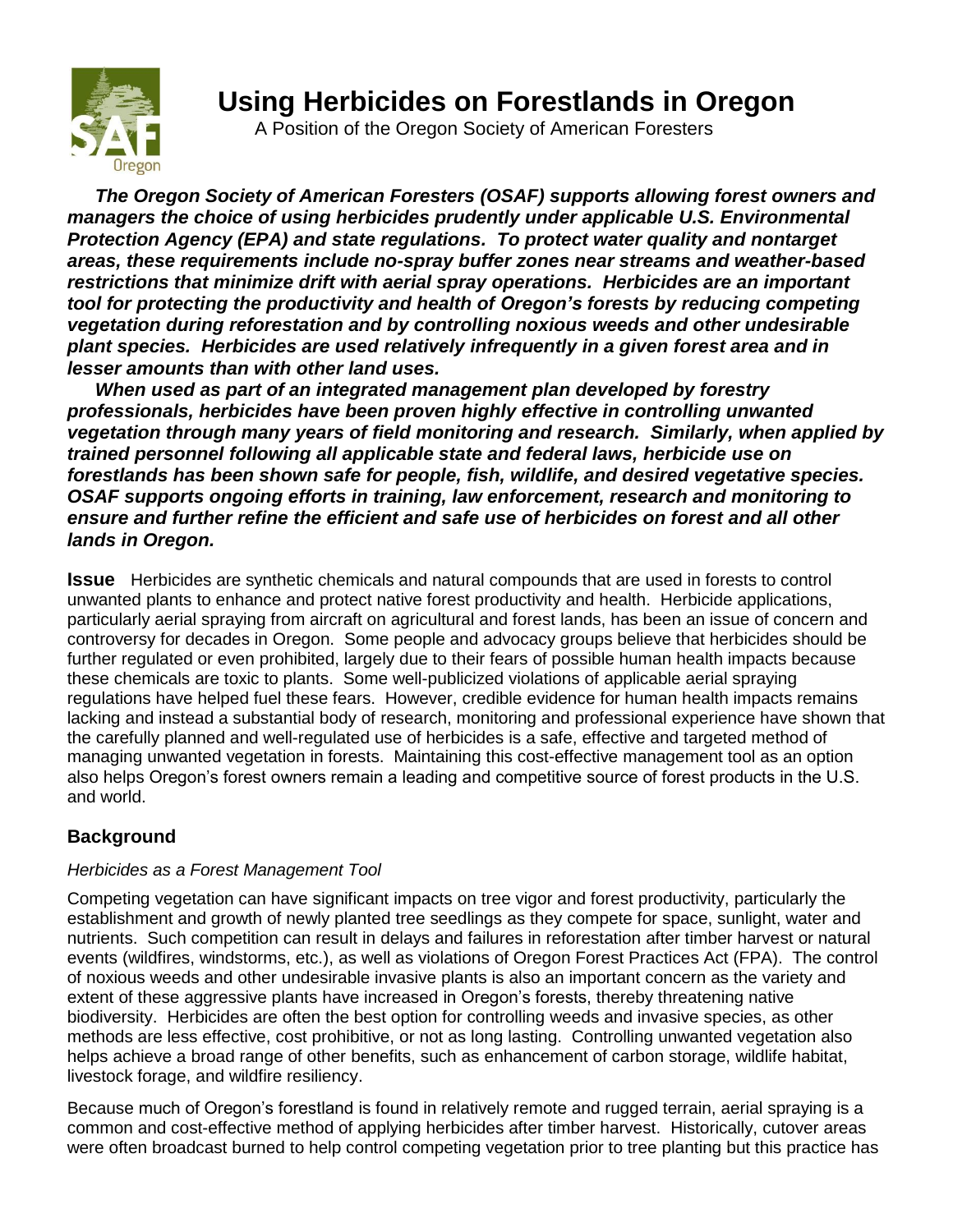been reduced due to air quality and safety concerns. The total amount of herbicides applied with both aerial and ground spraying on Oregon's forestlands is relatively small compared to urban and residential, agricultural, and right-of-way lands. Typically, only one to three herbicide applications will be made during a forest rotation of forty or more years. Although an aerial spray operation and the affected vegetation may be visible soon after treatment, extensive green-up occurs shortly thereafter. Newer, safer and more effective herbicides and application methods are continually being developed. Herbicides in use today are more selective, targeting the undesirable species better than those used in the past. In addition, advances in spray nozzle technology and aircraft global positioning systems (GPS) have greatly improved the accuracy, efficiency, and safety of aerial applications.

#### *Environmental Effects and Regulations*

Although toxic to plants, herbicides have a relatively low toxicity to people, wildlife and fish because they are formulated to disrupt plant biological functions, which are much different from those of humans and animal species. To ensure safe use, the federal government regulates the use of all herbicides under the Federal Insecticide, Fungicide and Rodenticide Act (FIFRA). Under FIFRA, all herbicides and their active ingredients must be evaluated and registered by the EPA before sale and use, and herbicide labels must specify the approved methods and locations for application. In Oregon, licensing and continuing education of applicators are required and administered by the Oregon Department of Agriculture.

The Oregon Forest Practices Act further regulates the use of pesticides in forests in OAR Chapter 629, Division 620, through a number of different rules. One example of FPA pesticide regulations under Chapter 629, Division 620 includes requirements to protect water sources, to prevent contamination of waters of the state. These requirements apply to registered drinking water sources as well as fish-bearing and non-fish streams. In addition to specific no-spray zones near streams, aerial spraying can only be done when weather conditions minimize spray drift from the target area. The Oregon Department of Forestry enforces FPA rules and monitors pesticide applications, helping to assure their safe and proper use in Oregon's forests.

For decades, the environmental behavior and effects of herbicides have been the subject of studies in Oregon and beyond, and the findings have informed the evolution of effective policy and practice. The primary mechanisms for forest herbicides to enter streams and aquatic ecosystems are via drift or excess runoff during the first few storms after application (Clark and others 2009, Louch and others 2016, Tatum and others 2017). The potential for stream entry can be minimized by the use of riparian buffers, drift prediction models, and recommended application rates, droplet size, and timing (Clark and others 2009). Herbicides have limited mobility and environmental impacts because they are fixed rapidly in soil and organic matter, have low toxicity to fish, amphibians, aquatic invertebrates and wildlife, and do not bioaccumulate (Tatum 2003, Tatum 2004, Clark and others 2009). Although studies in large watersheds have been less common, a report (Kelly and others 2012) by the U.S. Geological Survey of the McKenzie basin (Eugene's domestic water source) found that "Forestry compounds were rarely detectable in the McKenzie River even though forest land predominates in the basin… Forestry pesticide use is not considered a likely threat to drinking water quality at the present time." A major international review (Rolando and others 2017) of glyphosate-based herbicides, which are among the most common types used in forestry, stated that "The weight of available scientific evidence… in this extensive scientific knowledge base leads to the conclusion that [these] herbicides as typically employed in planted forest management do not pose a significant risk to humans, the environment or [associated] wildlife species."

Evaluating the effects of herbicide treatments on terrestrial species and habitats is complex and challenging (Betts and others 2013) but newer studies, including several in the Oregon Coast Range where significant private lands and herbicide use occur, continue to expand and improve the knowledge base. For example, vegetation that remained after herbicide treatment was sufficiently diverse to conserve moth communities that reflect local ecosystem biodiversity (Root and others 2017). Herbicide use also was found to reduce but not eliminate available bird habitat and these effects are relatively short-lived (Kroll and others 2016); it was further noted that relatively small changes in herbicide use should have positive effects on bird species richness, a point that can help refine vegetation management planning to maintain important ecosystem functions. Other such studies are expected to be completed in the near future and the forestry profession will continue to monitor and apply the knowledge they provide.